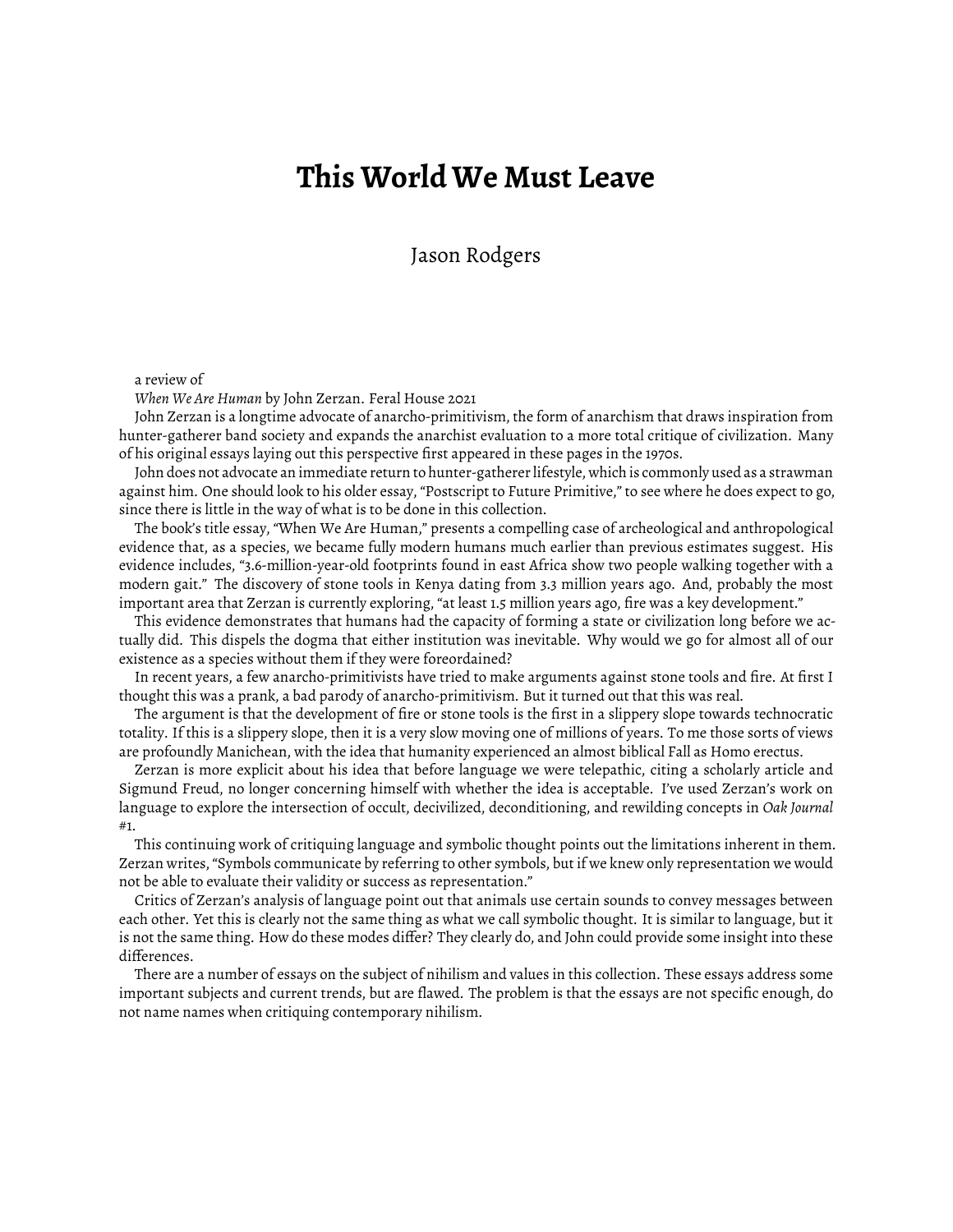This is a murky area. Zerzan was often considered one of the foremost nihilists of the 1980s and 1990s. Now, he is one of its foremost critics. However, his positions have not shifted that far.

Instead, the use of the term has. Nihilism means multiple things, and, hence, it is difficult for John to be more specific, as there are no particular prominent thinkers in current nihilism offering an agreed upon definition. There are people who consider themselves nihilists, but their activity tends to take the form of anonymous online shitposting.

In a similar way to Nietzsche, Zerzan considers society and civilization to be the real force for nihilism. They break us down and crush our spirit. In "Meaning in the Age of Nihilism," he tries to articulate what has caused such an overwhelming sense of meaninglessness. Though this pointlessness has been a part of civilization since its origin, it came to fruition with the Industrial Revolution. On this Zerzan writes, "This cultural turning point coincides with the decisive ascendancy of industrial life in England (a worldwide first). At base, today's meaninglessness is a function of machine existence." The conflict he posits is "The disintegration of cultural meaning and connectedness collides with a will to meaning and value. Modern meaninglessness versus the creation of meaning and value."

In the essay, "Value and Its Enemies," John critiques egoist-individualists, because "to base evaluations on one's subjectivity is an effort to take value out of the picture, to retreat to a supposedly anti-ideological solipsism." But this evaluation of value based on subjectivity seems nearly identical to his statement that, "Life is a horizon-forming project wherein we seek to find out what matters." Taken in this sense, John's conception of value is an existential one, in which the individual must take an active role.

Most problems that exist in these essays, such as the multiple forms of nihilism, could easily be resolved if John were to write longer essays again, like the origin essays in the *Fifth Estate*, or the historical revisionist material from *Elements of Refusal*, or that strange one on music from *Future Primitive.*

There are no dates or publication credits as to when and where the essays in this collection were printed. Context is important. I say this while noting that in my own recently published book, *Invisible Generation: Rants, Polemics, and Critical Theory Against the Planetary Work Machine*, I failed to include dates or publication credits, as well. Oops.

Zerzan's writing deserves to be dealt with honestly. Many criticisms of him are made in bad faith, often lacking in actual argumentation. Maybe this is a characteristic of our degraded internet discourse, that attempts to reduce all ideas to the size of a meme.

Jason Rodgers' articles appear frequently in these pages. Autonomedia has just published his book, *Invisible Generation: Rants, Polemics, and Critical Theory Against the Planetary Work Machine*. His recent communiques, "Affinity and the Passional Conspiracy" and "Command Lines, Control Lines," are available by mail: PO Box 10894, Albany, NY 12201.